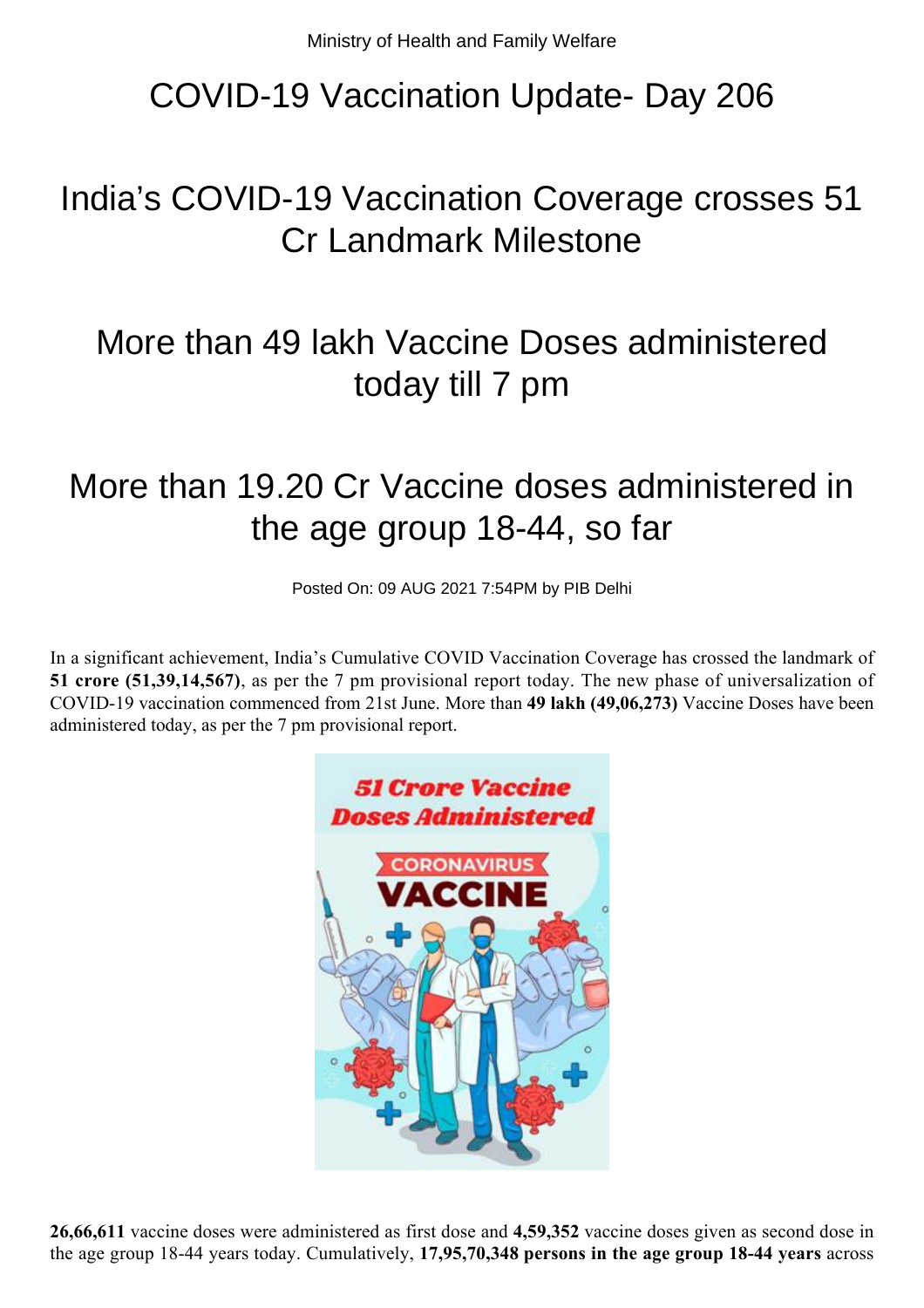37 States/UTs have received their first dose and total **1,24,91,475** have received their second dose since the start of Phase-3 of the vaccination drive. Five States namely **Madhya Pradesh, Gujarat, Rajasthan, Maharashtra and Uttar Pradesh** have administered more than 1 Crore Cumulative Doses of COVID-19 Vaccine in the age group 18-44 years. Also, **Andhra Pradesh, Assam, Chhattisgarh, Delhi, Haryana, Jharkhand, Kerala, Telangana, Himachal Pradesh, Odisha, Punjab, Uttarakhand and West Bengal** have vaccinated more than 10 lakh beneficiaries of the age group 18-44 years for the first dose of COVID vaccine.

| S.No.                   | <b>State</b>                     | <b>1st Dose</b> | <b>2nd Dose</b> |  |
|-------------------------|----------------------------------|-----------------|-----------------|--|
| $\mathbf{1}$            | A & N Islands                    | 99782           | 761             |  |
| $\overline{2}$          | Andhra Pradesh                   | 4196557         | 301181          |  |
| $\overline{3}$          | Arunachal Pradesh                | 380665          | 2151            |  |
| $\overline{\mathbf{4}}$ | Assam                            | 5724855         | 222917          |  |
| $5\overline{)}$         | <b>Bihar</b>                     | 12042895        | 612072          |  |
| 6                       | Chandigarh                       | 366244          | 10014           |  |
| $\overline{7}$          | Chhattisgarh                     | 4081988         | 294025          |  |
| 8                       | Dadra<br>$\&$<br>Nagar<br>Haveli | 263285          | 1995            |  |
| 9                       | Daman & Diu                      | 176595          | 2560            |  |
| 10                      | Delhi                            | 4010390         | 538190          |  |
| 11                      | Goa                              | 546515          | 20984           |  |
| 12                      | Gujarat                          | 13160841        | 901686          |  |
| 13                      | Haryana                          | 5134507         | 524254          |  |
| 14                      | Himachal Pradesh                 | 1840426         | 10814           |  |
| 15                      | Jammu & Kashmir                  | 1855372         | 82019           |  |
| 16                      | Jharkhand                        | 4158612         | 274035          |  |
| 17                      | Karnataka                        | 11653776        | 853651          |  |
| 18                      | Kerala                           | 4769095         | 401478          |  |
| 19                      | Ladakh                           | 90019           | 363             |  |
| 20                      | Lakshadweep                      | 25715           | 247             |  |
| 21                      | Madhya Pradesh                   | 17062631        | 928878          |  |
| 22                      | Maharashtra                      | 13056483        | 972378          |  |
| 23                      | Manipur                          | 589136          | 5046            |  |
| 24                      | Meghalaya                        | 504336          | 4677            |  |
| 25                      | Mizoram                          | 366455          | 2000            |  |
| 26                      | Nagaland                         | 366465          | 2540            |  |
| 27                      | Odisha                           | 5981517         | 505088          |  |
| 28                      | Puducherry                       | 284473          | 3419            |  |
| 29                      | Punjab                           | 2884367         | 185797          |  |
| 30                      | Rajasthan                        | 12171094        | 1308526         |  |
| 31                      | Sikkim                           | 309797          | 1302            |  |

The table below shows the cumulative vaccine doses administered to 18-44 years age group till now.